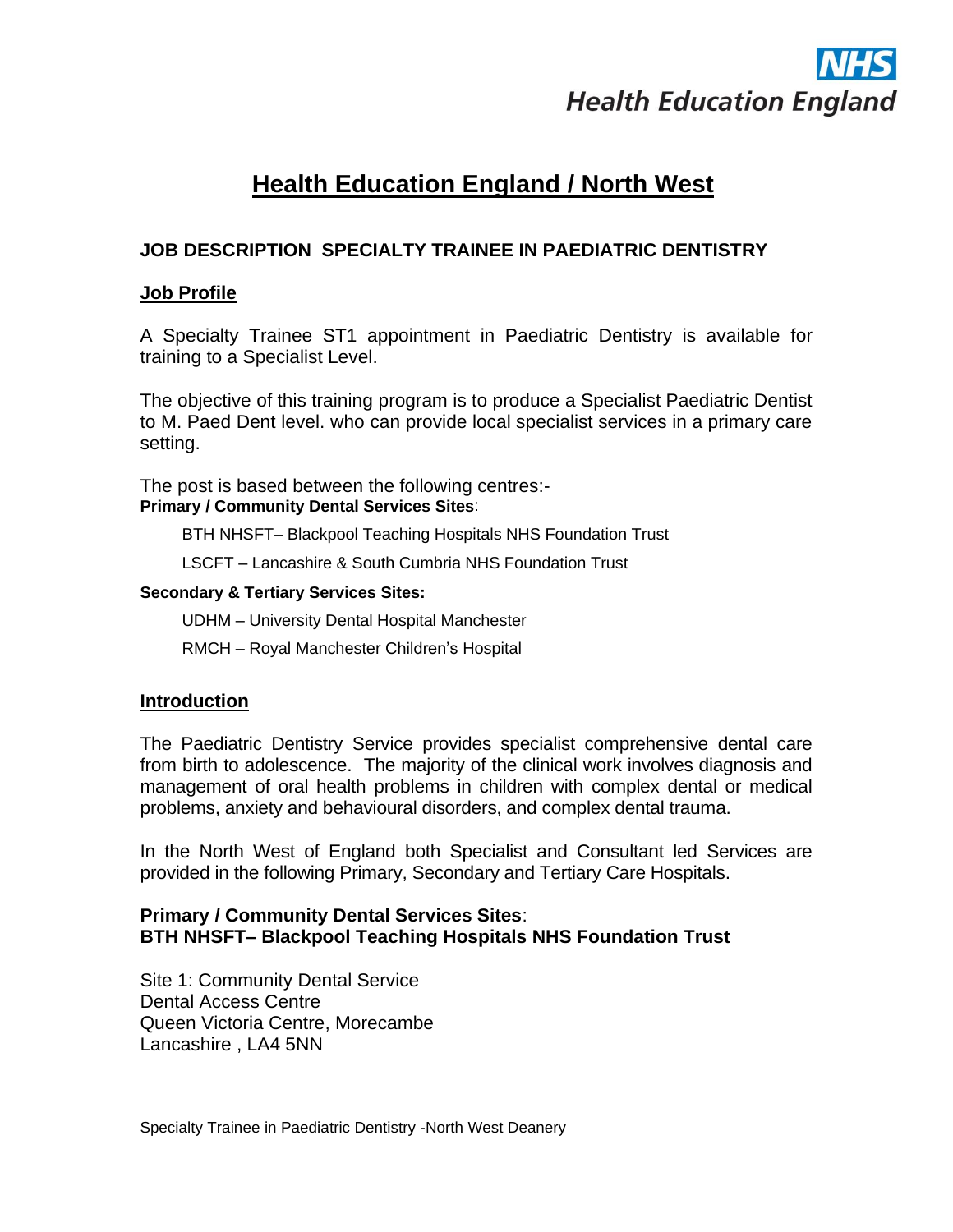Facilities are available for the provision of the full range of primary care in Paediatric Dentistry, including treatment under inhalation sedation and assessments for children requiring general anaesthesia. All clinics are well equipped for the provision of dentistry with good access and additional facilities. This clinics are also well equipped for catering to the needs of all Paediatric patients including a bariatric chair and wheelchair tipper. The department also has a close relationship with the Orthodontic department at Lancaster Royal Infirmary.

The appointee will be given to opportunity to actively engage with the clinical governance and quality improvement activity within the department.

Site 2: Lancaster Royal Infirmary Ashton Road Lancaster Lancashire LA1 4RP

There is access to theatre suites for the routine exodontia for children under day case general anaesthesia in the main hospital.

Site 3: Community Dental Services Whitegate Drive Health Centre 150 Whitegate Drive **Blackpool** FY3 9ES

Facilities are available for the provision of the full range of primary care in Paediatric Dentistry, including treatment under inhalation sedation and assessments for children requiring general anaesthesia. All clinics are well equipped for the provision of dentistry with good access and additional facilities. This clinics are well equipped for catering to the needs of all Paediatric patient.

The appointee will be expected to actively engage with the clinical governance and quality improvement activity within the department.

Site 4: Blackpool Victoria Hospital Whinney Heys Road **Blackpool** Lancashire FY3 8NR

The hospital offers access to paediatric exodontia and comprehensive care under general anaesthesia.

Specialty Trainee in Paediatric Dentistry -North West Deanery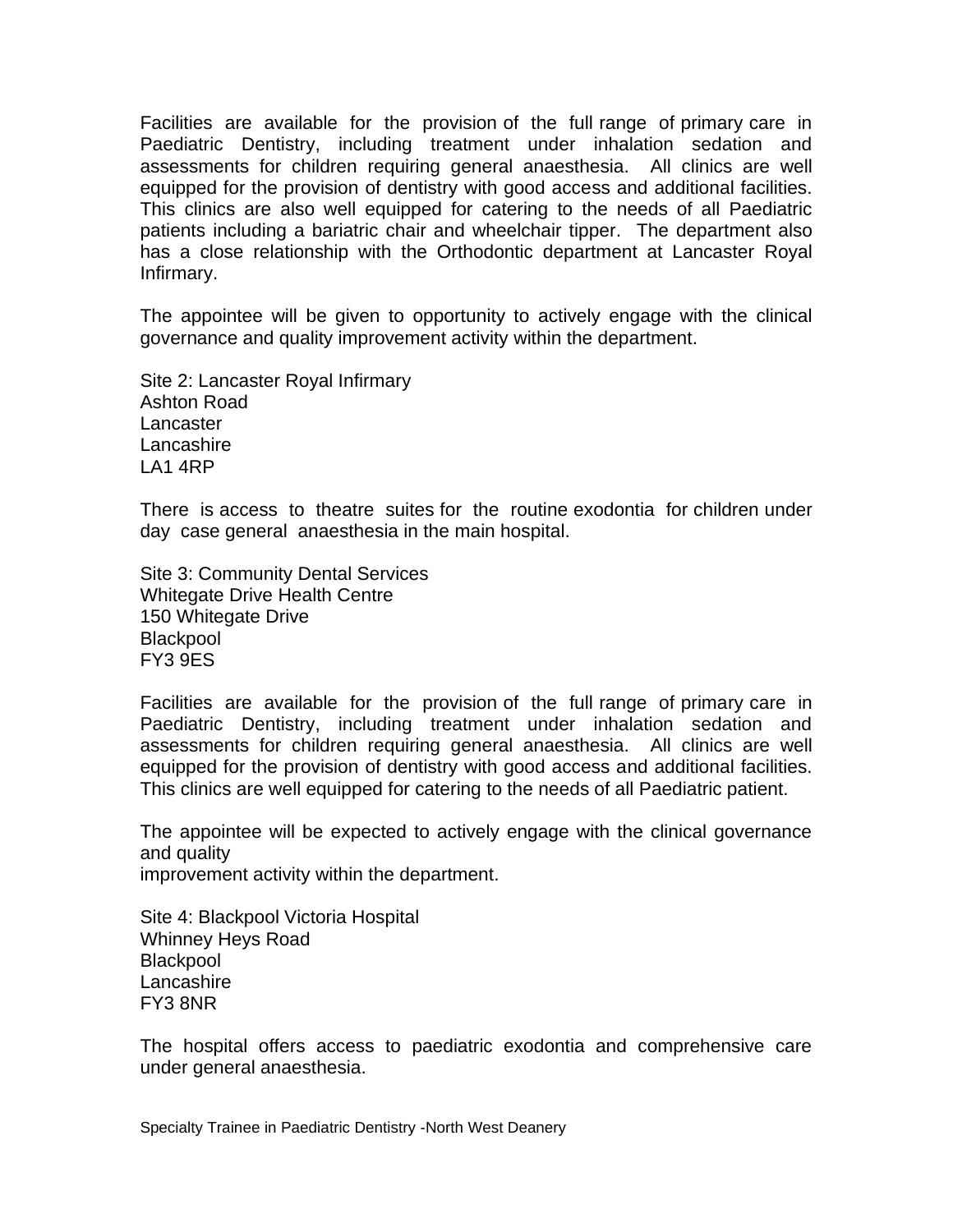# **LSCFT – Lancashire & South Cumbria NHS Foundation Trust**

Site 1: St Peter's Centre, Dental Department, Church Street, Burnley, BB11 2DL Facilities are available for the provision of the full range of primary care Paediatric Dentistry. The clinic is well equipped for the provision of Paediatric Dentistry with good access and additional facilities, such as a wheelchair tipper. Training will be offered in the assessment and specialist treatment of the Paediatric patient in Specialist Dental Services (primary care) including management of medically complex children; children with additional needs and/or disabilities; children with dentoalveolar trauma or dental anomalies; children who require management of extensive caries under local anaesthesia, general anaesthesia, and sedation; and children with complex social circumstances.

Sites 2 and 3: Operating Theatres, Burnley General Hospital, Casterton Ave, Burnley, BB10 2PQ and Royal Blackburn Hospital, Haslingden Rd, Blackburn BB2 3HH

Training opportunities in the provision of comprehensive dental care for Paediatric patients under general anaesthesia, and occasional exodontia care if this meets the training needs of the individual.

## **Secondary & Tertiary Services Sites:**

The Regional service serves a population of 2.6 million in the Greater Manchester area, extending to approximately 6 million from Staffordshire in the South, Barrow in the North, Cheshire in the West and Derbyshire and parts of West Yorkshire in the East.

Site 1 : UDHM – University Dental Hospital Manchester

The recently refurbished Department of Child Dental Health, with its dedicated sedation suite.

Site 2: RMCH – Royal Manchester Children's Hospital

The new Royal Manchester Children's Hospital (RMCH), which opened in June 2009, houses a dedicated, state-of-the-art, Dental Health Unit for young children & Adolescents with medical co-morbidities.

Main activities and responsibilities:

- To undertake specialist (pre-CCST) training in Paediatric Dentistry.
- To undertake clinical procedures within the curriculum for Paediatric Dentistry. •
- To attend continuing education courses as appropriate.

Specialty Trainee in Paediatric Dentistry -North West Deanery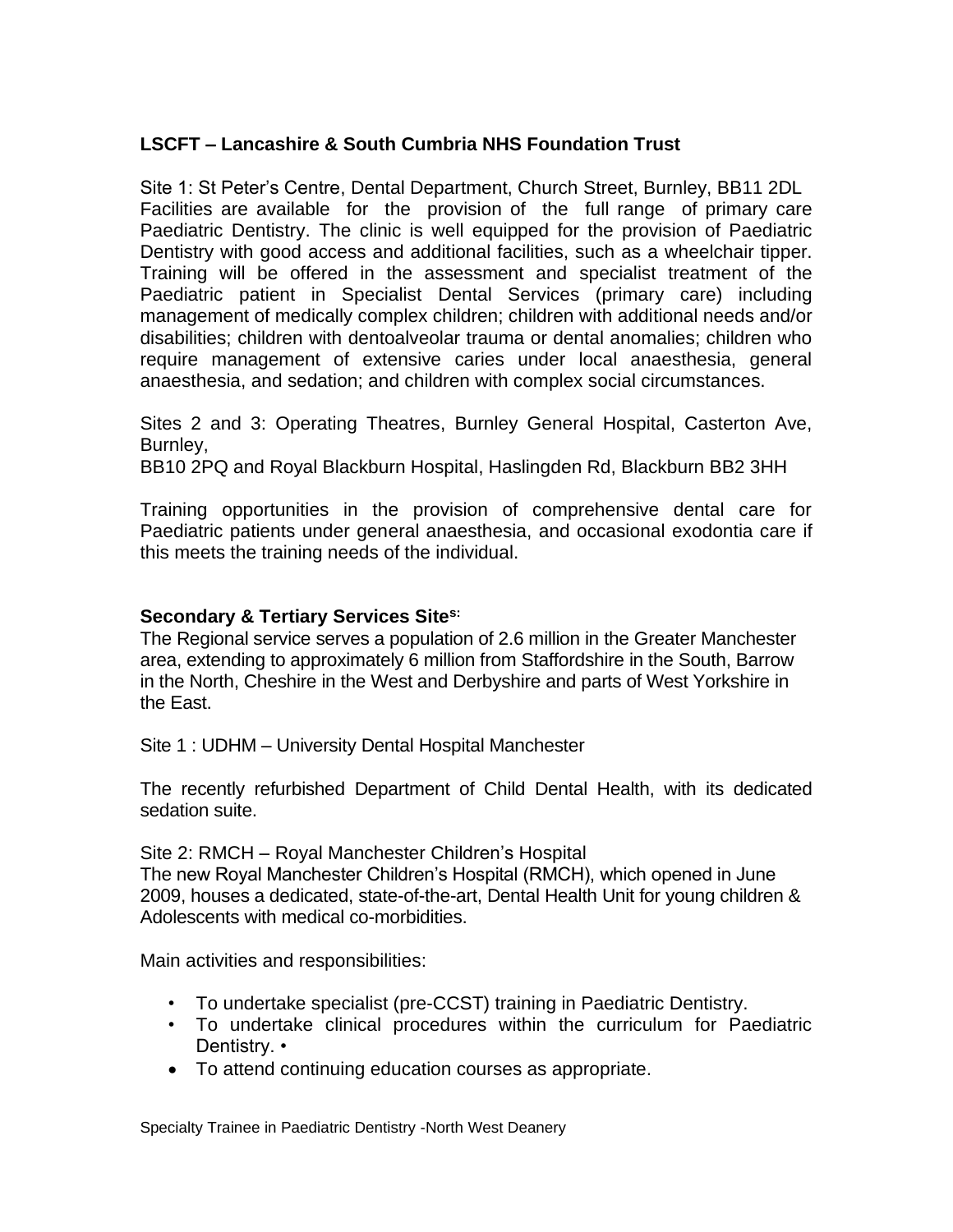- To provide an exemplary ethical standard as a role model for students at all levels.
- To take part in all aspects of clinical governance activities in the Directorate and participate in appraisal and postgraduate educational activities. Clinical duties will include patient consultation clinics and operative sessions for provision of care under the direction of Consultants in Paediatric Dentistry for patients who have been referred for secondary and tertiary care. However, this arrangement is indicative of the role and will be a result of balancing the needs of the Department with those of the individual. For part-time or job-share appointments, timetables will need to be discussed individually.

## **Entry Requirements**

The Specialty Trainee will be appointed by a committee comprising representatives of the Postgraduate Dean, Specialty Training Committee, the Teaching Hospitals, and National Panel of Specialists.

Candidates must hold a registerable dental degree (B.D.S. or equivalent) and must be eligible for full registration with the GDC.

Applicants will be expected to provide evidence of their competence to communicate in English.

## **THE POST**

It is expected that the successful candidate will initially enter into a specialist (pre-CCST) training in Paediatric Dentistry. The outline training programme has been approved by the Specialist Advisory Committee in Paediatric Dentistry and the Dean for Postgraduate Dentistry, Health Education England, North West.

On successful passing of the Membership in Paediatric Dentistry, and completion of their 3 years (full-time) pre-CCST, the trainee may choose to [1] Lead Specialist Services in Primary care [2] Work as a Specialist in Secondary/Tertiary Care [3] Continue with post-CCST training for a further 2 years (full-time), and sitting the ISFE, and if successful, become eligible for a Consultant post in Paediatric Dentistry.

The training programme would extend over a 5 year period (full time run-through) and would be based on the SAC approved Paediatric Dentistry CCST program. Training would be based at all of the sites listed above..

The successful candidate will take part in all aspects of clinical governance activities and participate in appraisal and postgraduate educational activities.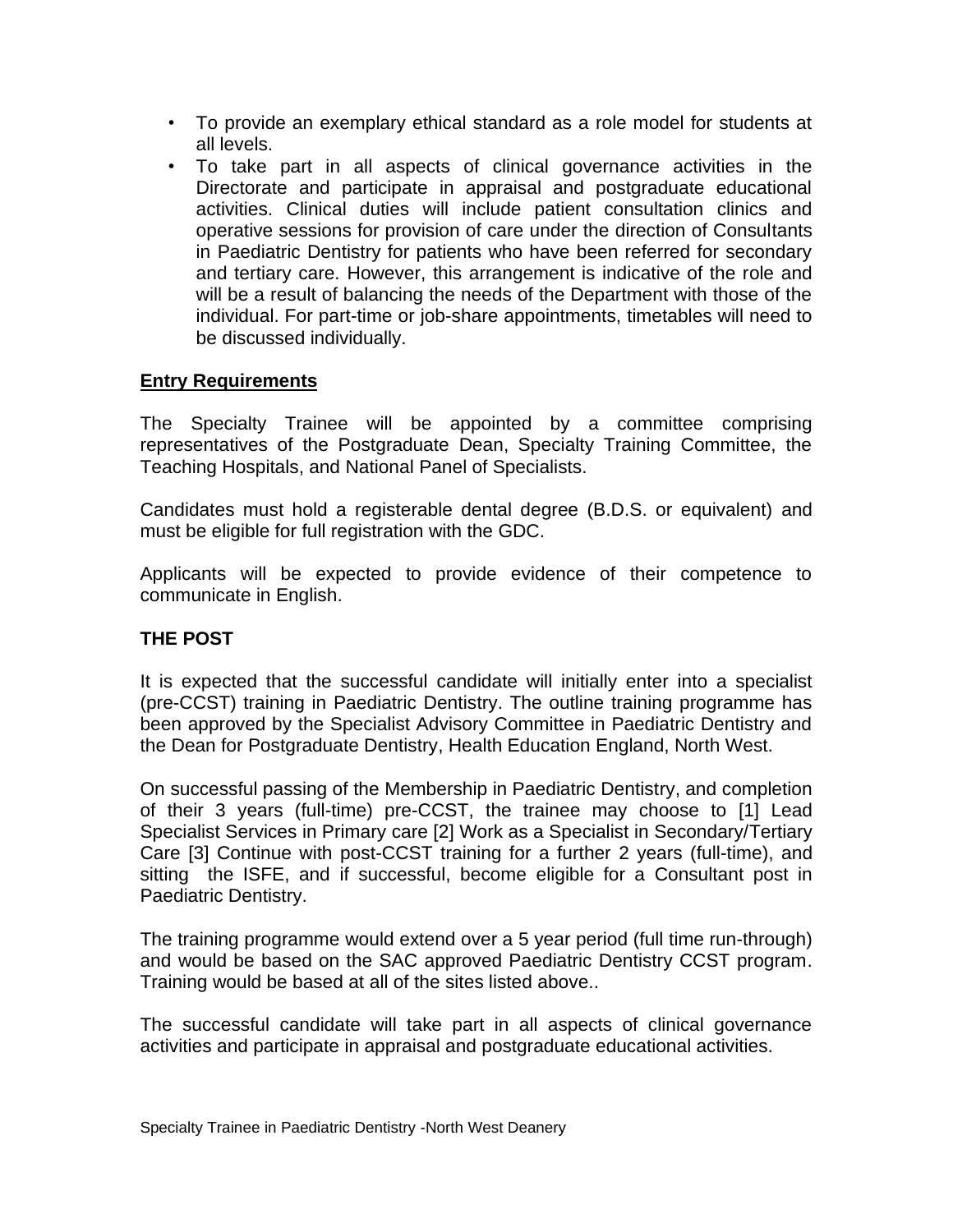# **Education and Training**

Both the UK Specialist Curriculum in Paediatric Dentistry and the tri-collegiate Royal College of Surgeons of Edinburgh blueprints in Paediatric Dentistry are embedded into the programme.

### **Professional Relationships**

|                                                                               | <b>Comments</b>                                                                                                                                                       |
|-------------------------------------------------------------------------------|-----------------------------------------------------------------------------------------------------------------------------------------------------------------------|
| <b>Buddying</b><br>with<br>other<br>trainees                                  | <b>Connect Programme</b><br>St1 -St5 trainees in Manchester form a peer<br>study group for Speciality Specific Membership<br><b>Examination and ISFE preparation.</b> |
| Opportunities to network<br>with dentally qualified<br>trainees               | As above.                                                                                                                                                             |
| <b>Opportunities to network</b><br>with<br>non-dentally<br>qualified trainees | Network with ST1 - St6/8 medically qualified trainees<br>at Grand Rounds at Royal Manchester Children's<br><b>Hospital</b>                                            |

# **Training Provision**

|                                                           | <b>Comments</b>                                                                                        |  |
|-----------------------------------------------------------|--------------------------------------------------------------------------------------------------------|--|
| <b>Protected training</b><br>time<br>with trainer(s)      | At Facilitate Education Sessions sessions and clinical<br>time for Work Based Assessments              |  |
| meetings with<br>Regular<br><b>Educational Supervisor</b> | <b>Embedded within timetable</b>                                                                       |  |
| <b>Availability of audit</b>                              | Audit opportunities available at all sites                                                             |  |
| <b>Availability</b><br>of<br>journal<br>club              | <b>Available</b>                                                                                       |  |
| <b>Research opportunities</b>                             | Links with University of Manchester and specialities at<br><b>Royal Manchester Children's Hospital</b> |  |
| <b>ARCP</b> arrangements                                  | <b>Arranged by HEENW</b>                                                                               |  |
| <b>Funding for study leave</b>                            | <b>Allocated by HEENW</b>                                                                              |  |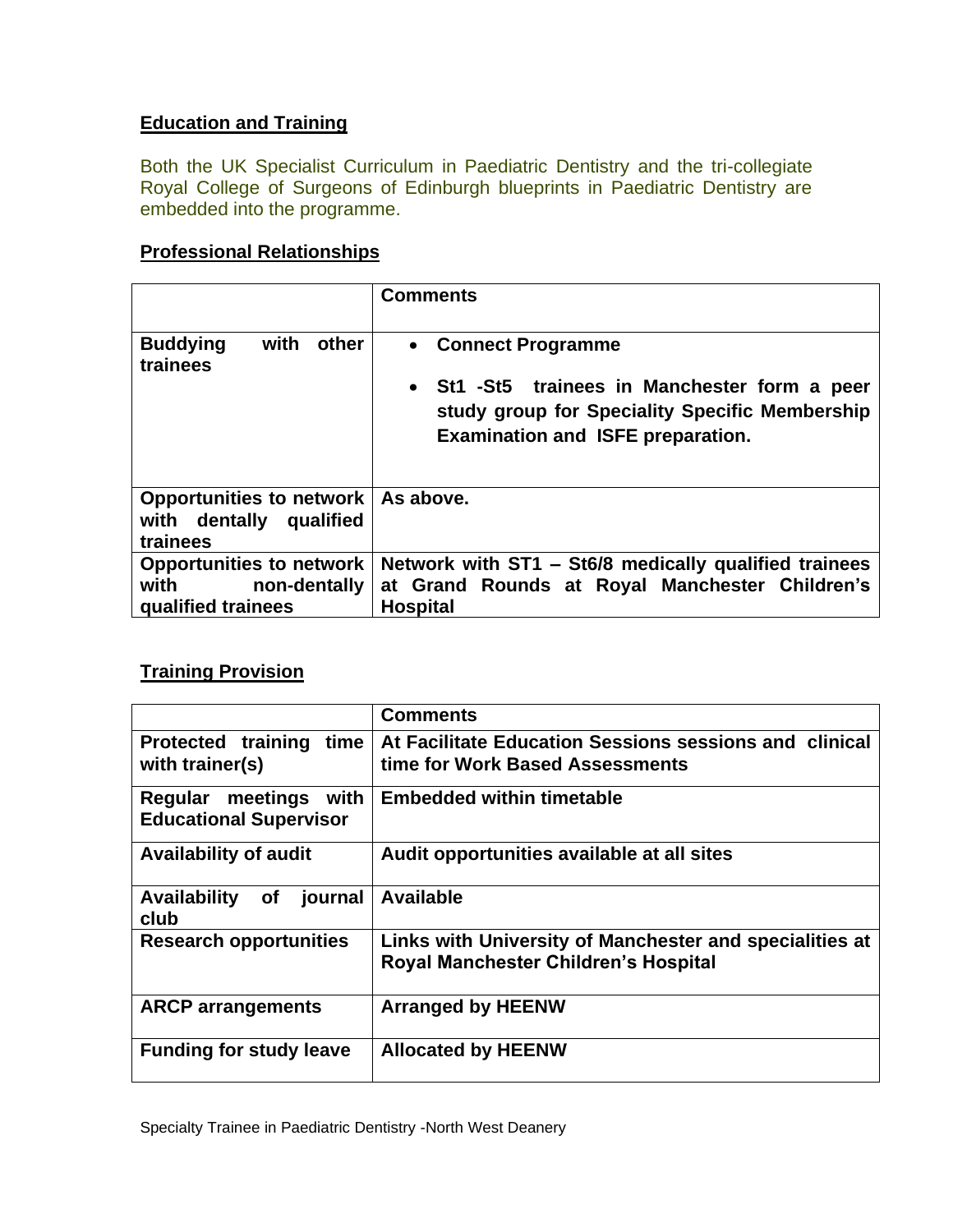| How will the post offer<br>the range of experience<br>necessary for the trainee<br>to meet the curriculum<br>competencies | Attendance at NP clinics led by Specialists and<br>$\bullet$<br><b>Consultants at all sites.</b><br><b>Treatment clinics with LA, Inhalation Sedation</b><br>$\bullet$<br>lists available to<br><b>GA</b> Theatre<br>enable |
|---------------------------------------------------------------------------------------------------------------------------|-----------------------------------------------------------------------------------------------------------------------------------------------------------------------------------------------------------------------------|
|                                                                                                                           | management of complex dental and medical<br>patients.                                                                                                                                                                       |
|                                                                                                                           | Adolescent IV Sedation lists led by Consultant<br>$\bullet$<br>anaesthetists offer opportunities for treatment<br>provision under anaesthetist led advanced<br>sedation.                                                    |
|                                                                                                                           | Leadership<br>and<br>service<br>development<br>$\bullet$<br>opportunities.                                                                                                                                                  |
|                                                                                                                           | Strong links with University of Manchester,<br>MSNs, providing opportunities for<br>Local<br>specific development based on the individual's<br>strengths                                                                    |

## **THE TRAINERS**

The appointee will be responsible through the Training Programme Director, Ms. Vidya Srinivasan, for the satisfactory performance of their duties and responsibilities. Full clinical support for training will be given by Consultants and Specialists within the Department in all Hospitals.

## **SENIOR STAFFING**

BTH NHSFT– Blackpool Teaching Hospitals NHS Foundation Trust

| Specialist Paediatric Dentistry (Clinical supervisor) |
|-------------------------------------------------------|
| <b>Head of Community Dental Services</b>              |
| Clinical Lead (North Team)                            |
| Clinical Lead (Blackpool Team)                        |
|                                                       |

LSCFT – Lancashire & South Cumbria NHS Foundation Trust Dr SJ Snape Specialist Paediatric Dentistry Mrs S Procter Associate Director – Dental Services, LSCFT Dr R O'Flynn Senior Dentist-Sedation lead Dr Mark O'Shaughnessy Senior Dentist Dr Hilary Teale Senior Dentist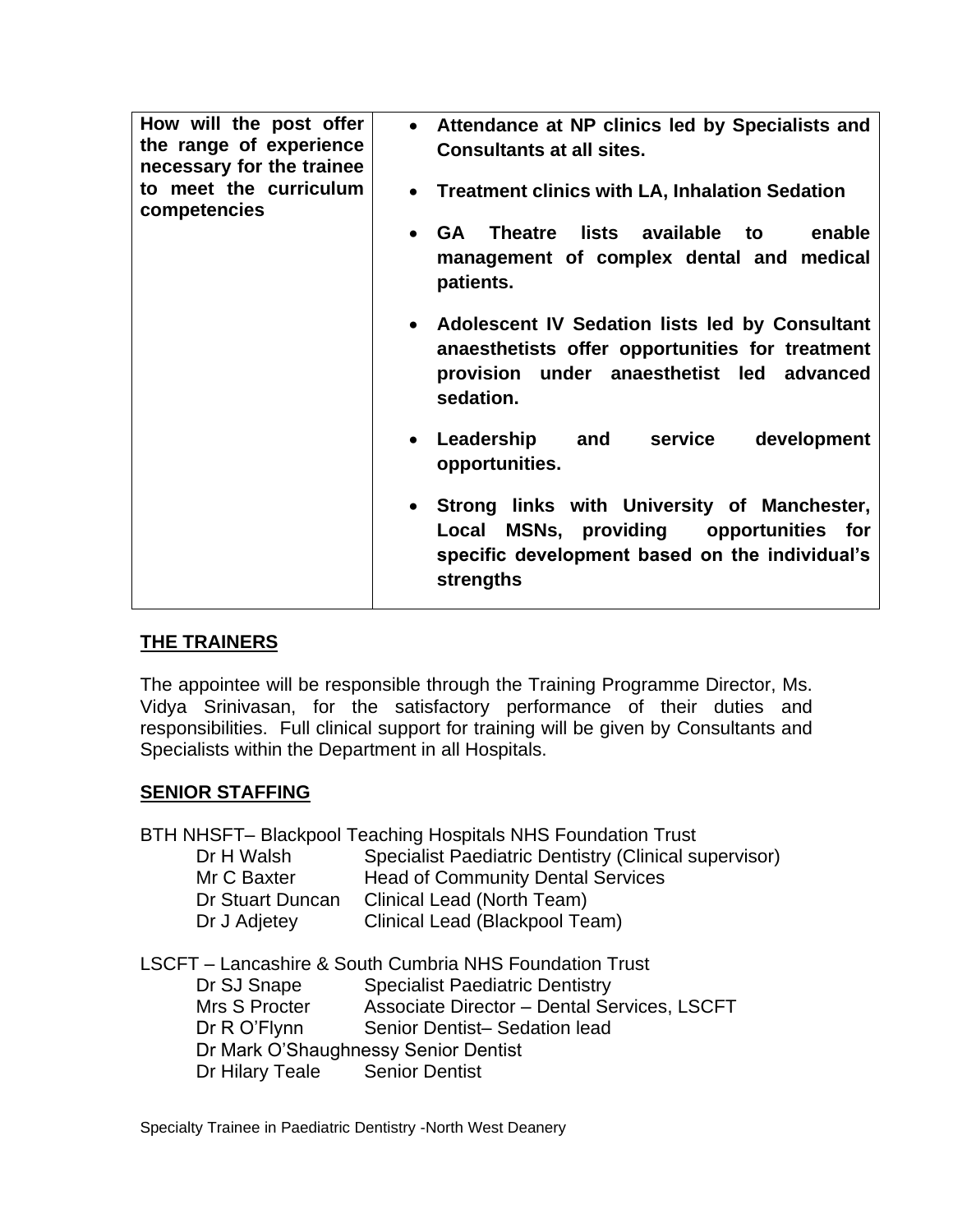### University Dental Hospital Manchester

| <b>Prof S Barry</b>   | Professor & Hon Consultant |
|-----------------------|----------------------------|
| Dr L McClean          | Consultant                 |
| <b>Prof C Stevens</b> | Consultant                 |
| Ms V Srinivasan       | Consultant                 |

#### Royal Manchester Children's Hospital

| Dr K Hood      | Consultant        |  |
|----------------|-------------------|--|
| Mrs A Shepherd | <b>Specialist</b> |  |

### **MAIN ACTIVITIES & RESPONSIBILITIES:**

- To undertake specialist (pre-CCST) training in Paediatric Dentistry.
- To undertake clinical procedures within the curriculum for Paediatric Dentistry.
- To attend continuing education courses as appropriate.
- To provide an exemplary ethical standard as a role model for students at all levels.
- To take part in all aspects of clinical governance activities in the Directorate and participate in appraisal and postgraduate educational activities.

Clinical duties will include patient consultation clinics and operative sessions for provision of care under the direction of Consultants in Paediatric Dentistry for patients who have been referred for secondary and tertiary care.

However, this arrangement is indicative of the role and will be a result of balancing the needs of the Department with those of the individual. For part-time or job-share appointments, timetables will need to be discussed individually.

The list of duties given above is not exhaustive and the post holder may be asked to undertake other duties in line with the grading of the post, as may be required by the Training Programme Director.

#### **Planning and Organisation**

Planning and prioritising daily activities with regards to clinical duties and nonclinical responsibilities. Dealing with reactive requests daily such as those relating to clinical triage, teaching, undergraduate students and administrative tasks.

### **Audit & Journal Clubs**

Specialty Trainee in Paediatric Dentistry -North West Deanery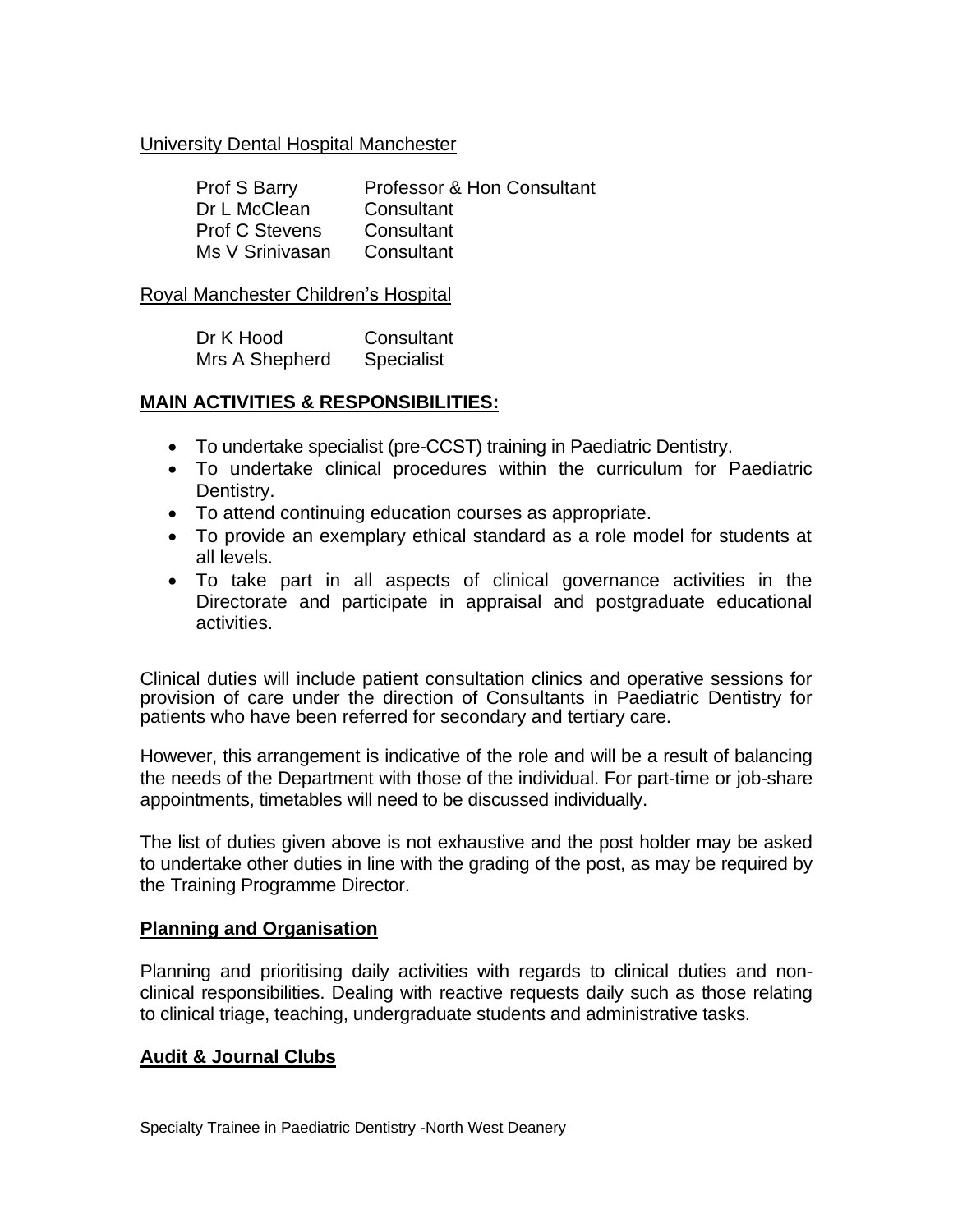Quarterly meetings are to be arranged within the Department as part of the Audit & Clinical Effectiveness processes and are attended by all clinical staff. The specialist registrar will be expected to organize and minute the Specialty Specific meetings.

Journal Club meetings are held in the Department. The specialist registrars and specialty dentists will share the responsibility for arranging these meetings.

### **Annual Appraisal**

Performance assessments and reviews (ARCP) are carried out annually by the Health Education England North West in conjunction with Training Grade supervisors. If in the opinion of the ARCP panel, the Trainee fails to show adequate commitment or progress, career guidance will be arranged, and exceptionally, in the absence of satisfactory progress, the Panel may recommend that the contract be terminated.

Informal appraisal process will be implemented whereby the Trainers and Trainee will provide each other with regular feedback. Towards the completion of training the Trainee will be expected to pass the Tri collegiate Membership in Paediatric Dentistry prior to the award of CCST. Successful completion will allow the Trainee to be registered on the GDC Specialist List in Paediatric Dentistry.

Following completion of the Membership in Paediatric Dentistry, the trainee can continue with further training at Post- CCST level, for a further 2 years (full time) to then complete the Intercollegiate Specialty Fellowship Examination, which will allow the successful trainee to be eligible for a consultant post.

**DATE WHEN POST IS VACANT:** The post is available from September 2022

### **For preliminary discussion contact:**

Ms. Vidya Srinivasan, Consultant in Paediatric Dentistry Child Dental Health, University Dental Hospital Manchester Higher Cambridge Street M15 6FH [vidya.srinivasan@mft.nhs.uk](mailto:vidya.srinivasan@mft.nhs.uk) Secretary [Tue-Fridays] 0161 275 6614 Shortlisted candidates will be invited to visit [virtually or face to face] the training hospital sites.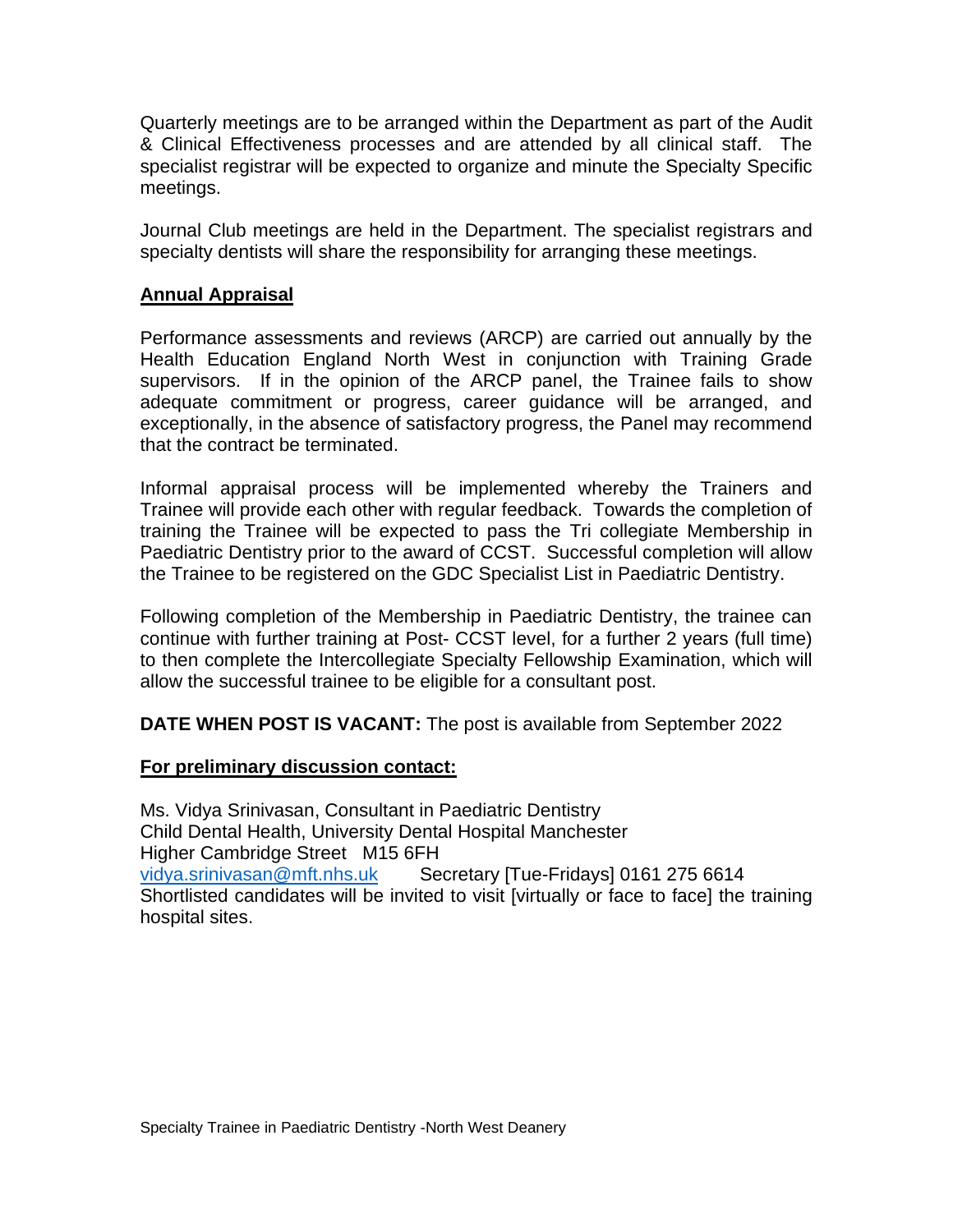#### **Provisional Timetables**

## **Community Dental Services Sites**:

BTH NHSFT– Blackpool Teaching Hospitals NHS Foundation Trust LSCFT – Lancashire & South Cumbria NHS Foundation Trust **Secondary & Tertiary Services Sites:** UDHM – UNIVERSITY DENTAL HOSPITAL MANCHESTER RMCH – ROYAL MANCHESTER CHILDREN'S HOSPITAL

**It is recognised that changes may occur during training dependent on a trainee's individual needs and for other operational reasons**

**Period 1 – ST1 (D)\* - DIRECT CLINICAL CARE**

|    |                | Monday                   | Tuesday                                           | Wednesday           | Thursday                  | Friday                 |
|----|----------------|--------------------------|---------------------------------------------------|---------------------|---------------------------|------------------------|
| Am | Activity*      | <b>BTH NHSFT</b><br>(D)* | <b>BTH BHSFT</b><br>(D)*                          | <b>UDHM</b><br>(D)* | FES*                      | <b>LSCFT</b><br>$(D)*$ |
|    | <b>Trainer</b> | <b>TBC</b>               | <b>TBC</b>                                        | <b>VS</b>           | <b>ALL</b>                | <b>TBC</b>             |
|    | Location       | <b>TBC</b>               | <b>TCB</b>                                        | <b>UDHM</b>         | <b>FTF/VIRTUAL</b>        | <b>TBC</b>             |
| Pm | Activity*      | <b>BTH NHSFT</b><br>(D)* | <b>BTHNHSFT</b><br><b>AUDIT/PATIENT</b><br>ADMIN* | <b>UDHM</b><br>(D)* | <b>PERSONAL</b><br>STUDY* | <b>LSCFT</b><br>(D)*   |
|    | <b>Trainer</b> | <b>TBC</b>               | <b>TBC</b>                                        | <b>VS</b>           | <b>ALL</b>                | <b>TBC</b>             |
|    | Location       | <b>TBC</b>               | <b>TBC</b>                                        | <b>UDHM</b>         | <b>UDHM</b>               | <b>TBC</b>             |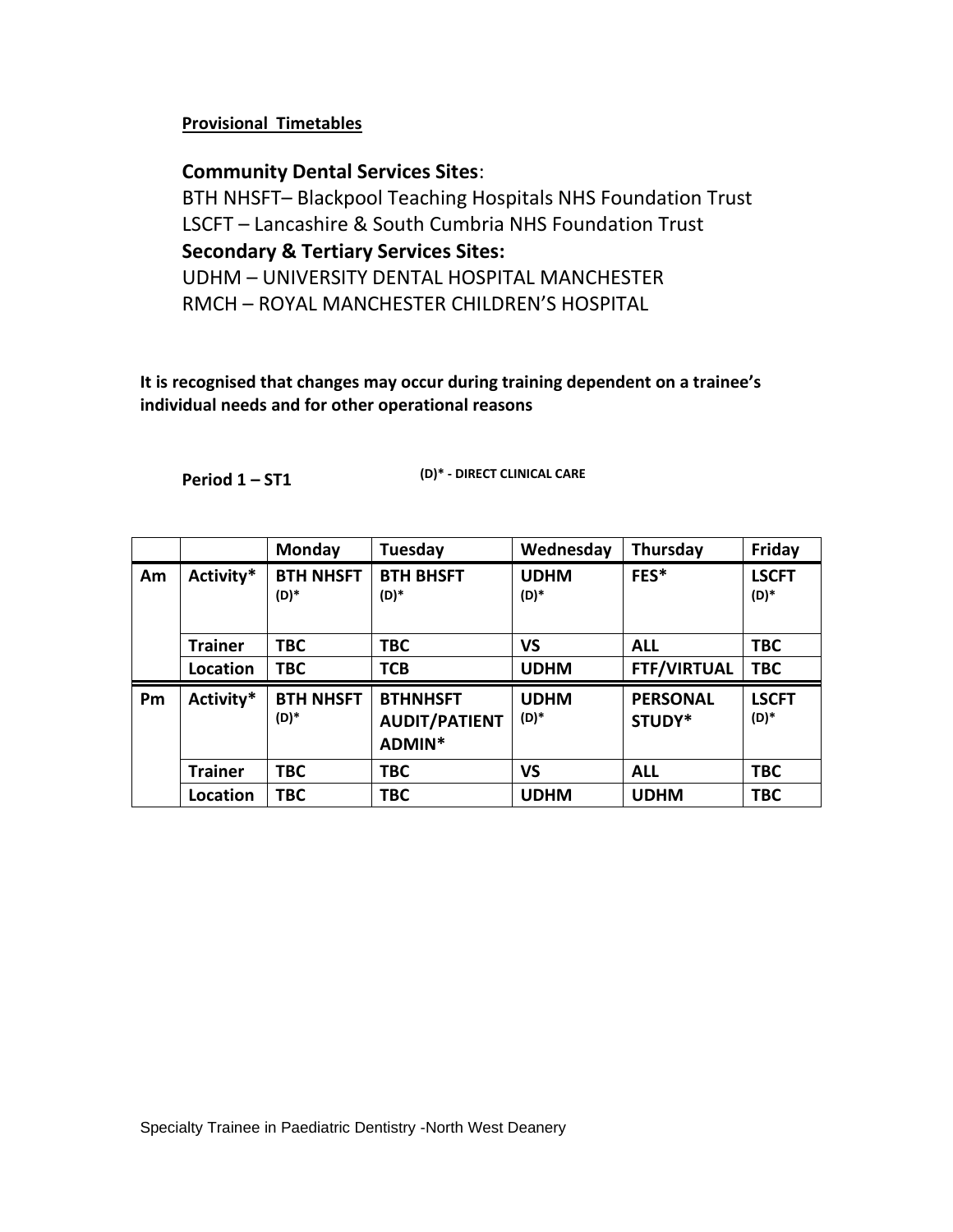**Provisional Timetables**

# **Community Dental Services Sites**:

BTH NHSFT– Blackpool Teaching Hospitals NHS Foundation Trust LSCFT – Lancashire & South Cumbria NHS Foundation Trust **Secondary & Tertiary Services Sites:** UDHM – UNIVERSITY DENTAL HOSPITAL MANCHESTER RMCH – ROYAL MANCHESTER CHILDREN'S HOSPITAL

**It is recognised that changes may occur during training dependent on a trainee's individual needs and for other operational reasons**

**Period 2 - ST2 (D)\* - DIRECT CLINICAL CARE**

|    |                 | Monday                             | <b>Tuesday</b>                                    | Wednesday             | Thursday             | Friday               |
|----|-----------------|------------------------------------|---------------------------------------------------|-----------------------|----------------------|----------------------|
| Am | Activity*       | <b>BTH</b><br><b>NHSFT</b><br>(D)* | <b>BTH NHSFT</b><br>(D)*                          | <b>UDHM</b><br>$(D)*$ | <b>FES</b>           | <b>LSCFT</b><br>(D)* |
|    | <b>Trainer</b>  | <b>TBC</b>                         | <b>TBC</b>                                        | KH                    | <b>ALL</b>           | <b>TBC</b>           |
|    | <b>Location</b> | <b>TBC</b>                         | <b>TBC</b>                                        | <b>RMCH</b>           | <b>FTF/VIRTUAL</b>   | <b>TBC</b>           |
| Pm | Activity*       | <b>BTH</b><br><b>NHSFT</b><br>(D)* | <b>BTHNHSFT</b><br><b>AUDIT/PATIENT</b><br>ADMIN* | $(D)*$                | <b>LSCFT</b><br>(D)* | <b>LSCFT</b><br>(D)* |
|    | <b>Trainer</b>  | <b>TBC</b>                         | <b>TBC</b>                                        | <b>KH</b>             | <b>TBC</b>           | <b>TBC</b>           |
|    | Locatin         | <b>TBC</b>                         | TBC                                               | <b>RMCH</b>           | <b>TBC</b>           | <b>TBC</b>           |